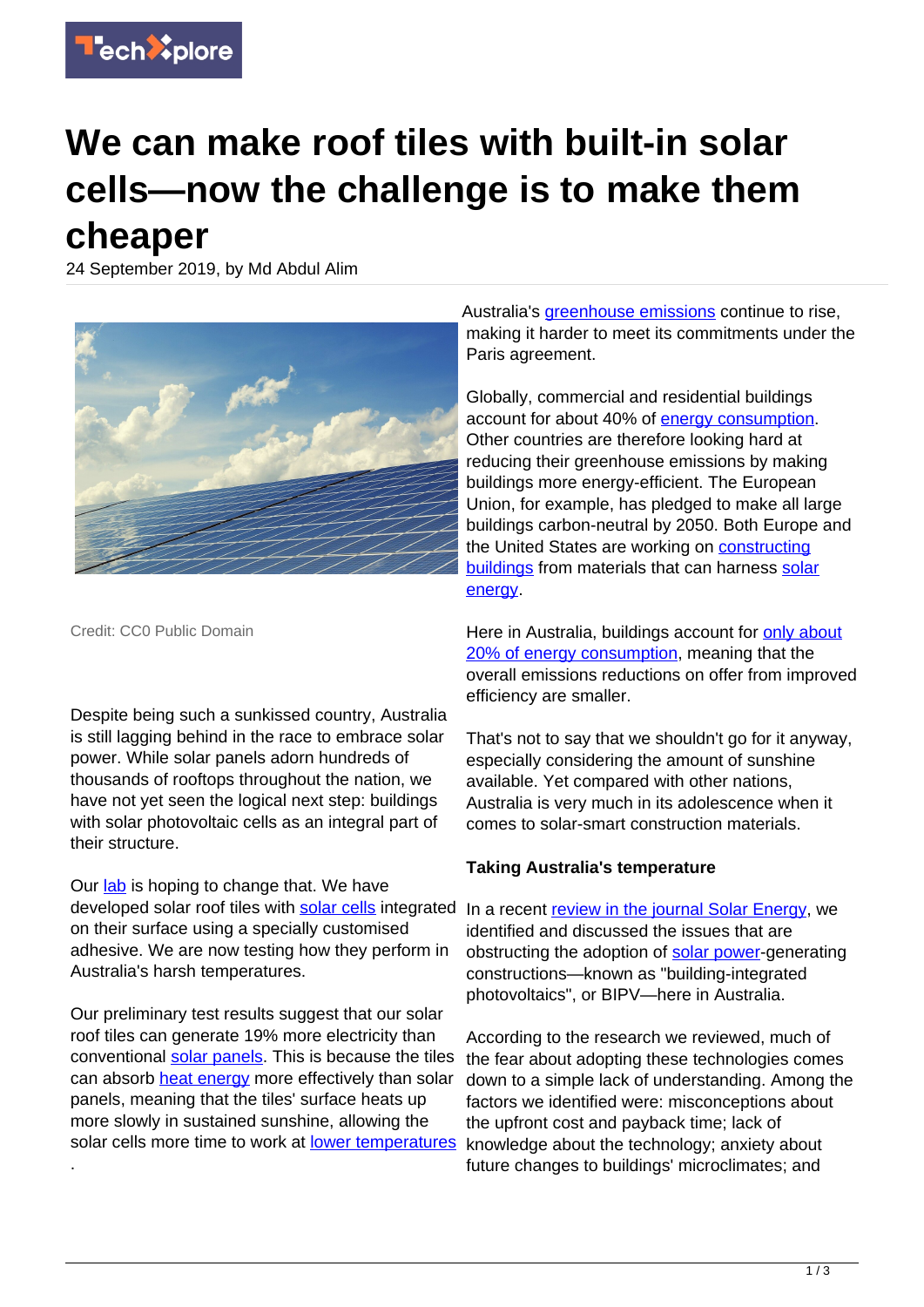

even propaganda against climate change and renewable energy.

Worldwide, BIPV systems account for just 2.5% of the solar photovoltaic market (and virtually zero in Australia). But this is forecast to [rise to 13%](https://www.sciencedirect.com/science/article/abs/pii/S0038092X19306565) [globally by 2022.](https://www.sciencedirect.com/science/article/abs/pii/S0038092X19306565)

Developing new BIPV technologies such as solar roof tiles and solar façades would not only cut greenhouse emissions but also open up huge potential for business and the economy.

According to a national survey (see the entry for Australia [here](http://www.iea-pvps.org/?id=93)), Australian homeowners are still much more comfortable with rooftop solar panels than other systems such as ground-mounted ones.

In our opinion it therefore stands to reason that if we want to boost BIPV systems in Australia, our solar roof tiles are the perfect place to start. Our tiles have a range of advantages, such as low maintenance, attractive look, easy replaceability, and no extra load on the roof compared with conventional roof-mounted solar arrays.

## **Challenges ahead**

Nevertheless, the major challenges for this technology are the current high cost, poor consumer awareness, and lack of industrial-scale manufacturing process. We made our tiles with the help of a 3-D printing facility at Western Sydney University, which can be attached to an existing tile manufacturing machine with minor modifications.

The current installation cost of commercial solar tiles could be as high as [A\\$600 per square metre](https://www.sciencedirect.com/science/article/abs/pii/S0038092X19306565), including the inverter.

What's more, we have little information on how the roof tiles will perform in long-term use, and no data on whether solar tiles will have an effect on conditions inside the building. It is possible that the tiles could increase the temperature inside, thus increasing the need for air conditioning.

To answer these questions, we are carrying out a full life-cycle cost analysis of our solar tiles, as well as working on ways to bring down the cost. Our

target is to reduce the cost to A\$250 per square metre or even less, including the inverter. Prices like that would hopefully give Australian homeowners the power to put solar power into the fabric of their home.

The lead author thanks [Professor Bijan Samali](https://www.westernsydney.edu.au/staff_profiles/uws_profiles/professor_bijan_samali) for valued supervision of his research.

Md Abdul Alim, Postdoctoral researcher on sustainable development (Energy and Water), Western Sydney University; Ataur Rahman, Associate Professor, Western Sydney University, and Zhong Tao, Professor, Western Sydney **University** 

This article is republished from **[The Conversation](http://theconversation.com)** under a Creative Commons license. Read the [original article](https://theconversation.com/we-can-make-roof-tiles-with-built-in-solar-cells-now-the-challenge-is-to-make-them-cheaper-123775).

Provided by The Conversation